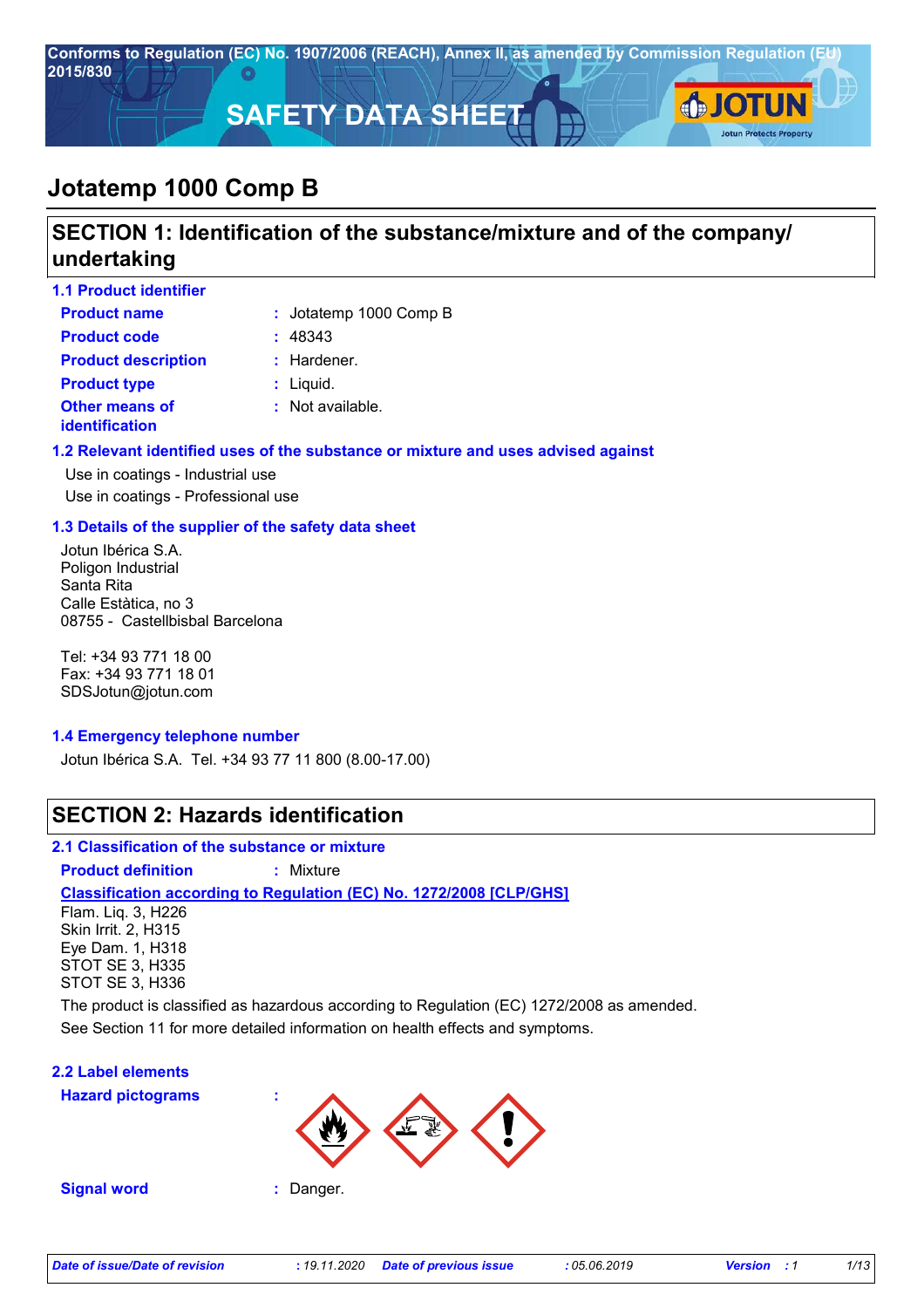| Jotatemp 1000 Comp B                     |                                                                                                                                                                                                                                                                                     |
|------------------------------------------|-------------------------------------------------------------------------------------------------------------------------------------------------------------------------------------------------------------------------------------------------------------------------------------|
| <b>SECTION 2: Hazards identification</b> |                                                                                                                                                                                                                                                                                     |
| <b>Hazard statements</b>                 | : H226 - Flammable liquid and vapour.<br>H318 - Causes serious eye damage.<br>H315 - Causes skin irritation.<br>H335 - May cause respiratory irritation.<br>H336 - May cause drowsiness or dizziness.                                                                               |
| <b>Precautionary statements</b>          |                                                                                                                                                                                                                                                                                     |
| <b>General</b>                           | : Not applicable.                                                                                                                                                                                                                                                                   |
| <b>Prevention</b>                        | : P280 - Wear protective gloves. Wear eye or face protection.<br>P210 - Keep away from heat, hot surfaces, sparks, open flames and of<br>sources. No smoking.<br>P271 - Use only outdoors or in a well-ventilated area.<br>P261 - Avoid breathing vapour.                           |
| <b>Response</b>                          | : P304 + P340 - IF INHALED: Remove person to fresh air and keep com<br>breathing.<br>P305 + P351 + P338 + P310 - IF IN EYES: Rinse cautiously with water<br>minutes. Remove contact lenses, if present and easy to do. Continue r<br>Immediately call a POISON CENTER or physician. |
| <b>Storage</b>                           | : P403 - Store in a well-ventilated place.<br>P235 - Keep cool.                                                                                                                                                                                                                     |
| <b>Disposal</b>                          | : P501 - Dispose of contents and container in accordance with all local,<br>national and international regulations.                                                                                                                                                                 |
| <b>Hazardous ingredients</b>             | : titanium tetrabutanolate                                                                                                                                                                                                                                                          |
| والمسابط المقمرة ومحامدته المتحددة       | and Mark and and Rough Lines                                                                                                                                                                                                                                                        |

| <b>Precautionary statements</b>                                                                                                                                 |                                                                                                                                                                                                                                                                                                                    |
|-----------------------------------------------------------------------------------------------------------------------------------------------------------------|--------------------------------------------------------------------------------------------------------------------------------------------------------------------------------------------------------------------------------------------------------------------------------------------------------------------|
| <b>General</b>                                                                                                                                                  | : Not applicable.                                                                                                                                                                                                                                                                                                  |
| <b>Prevention</b>                                                                                                                                               | : P280 - Wear protective gloves. Wear eye or face protection.<br>P210 - Keep away from heat, hot surfaces, sparks, open flames and other ignition<br>sources. No smoking.<br>P271 - Use only outdoors or in a well-ventilated area.<br>P261 - Avoid breathing vapour.                                              |
| <b>Response</b>                                                                                                                                                 | : P304 + P340 - IF INHALED: Remove person to fresh air and keep comfortable for<br>breathing.<br>P305 + P351 + P338 + P310 - IF IN EYES: Rinse cautiously with water for several<br>minutes. Remove contact lenses, if present and easy to do. Continue rinsing.<br>Immediately call a POISON CENTER or physician. |
| <b>Storage</b>                                                                                                                                                  | : P403 - Store in a well-ventilated place.<br>P235 - Keep cool.                                                                                                                                                                                                                                                    |
| <b>Disposal</b>                                                                                                                                                 | : P501 - Dispose of contents and container in accordance with all local, regional,<br>national and international regulations.                                                                                                                                                                                      |
| <b>Hazardous ingredients</b>                                                                                                                                    | : titanium tetrabutanolate                                                                                                                                                                                                                                                                                         |
| <b>Supplemental label</b><br>elements                                                                                                                           | : Not applicable.                                                                                                                                                                                                                                                                                                  |
| <b>Annex XVII - Restrictions</b><br>on the manufacture,<br>placing on the market and<br>use of certain dangerous<br>substances, mixtures and<br><b>articles</b> | : Not applicable.                                                                                                                                                                                                                                                                                                  |
| <b>Special packaging requirements</b>                                                                                                                           |                                                                                                                                                                                                                                                                                                                    |
| <b>Containers to be fitted</b><br>with child-resistant<br>fastenings                                                                                            | : Not applicable.                                                                                                                                                                                                                                                                                                  |
| Tactile warning of danger : Not applicable.                                                                                                                     |                                                                                                                                                                                                                                                                                                                    |
| <b>2.3 Other hazards</b>                                                                                                                                        |                                                                                                                                                                                                                                                                                                                    |
| <b>Product meets the criteria</b><br>for PBT or vPvB according<br>to Regulation (EC) No.<br><b>1907/2006, Annex XIII</b>                                        | : This mixture does not contain any substances that are assessed to be a PBT or a<br>vPvB.                                                                                                                                                                                                                         |
| <b>Other hazards which do</b>                                                                                                                                   | : None known.                                                                                                                                                                                                                                                                                                      |

# **SECTION 3: Composition/information on ingredients**

**not result in classification**

| <b>Product/ingredient name</b> | <b>Identifiers</b>                | <b>Weight %</b> | <b>Regulation (EC) No.</b><br>1272/2008 [CLP]                                                              | <b>Type</b> |
|--------------------------------|-----------------------------------|-----------------|------------------------------------------------------------------------------------------------------------|-------------|
| l titanium tetrabutanolate     | $EC: 227-006-8$<br>CAS: 5593-70-4 | ≥90             | Flam. Liq. 3, H226<br>Skin Irrit. 2, H315<br>Eye Dam. 1, H318<br><b>STOT SE 3, H335</b><br>STOT SE 3, H336 | $[1]$       |
| titanium tetraisopropanolate   | EC: 208-909-6<br>CAS: 546-68-9    | ≤3              | Flam. Liq. 3, H226<br>Eye Irrit. 2, H319                                                                   | $[1]$       |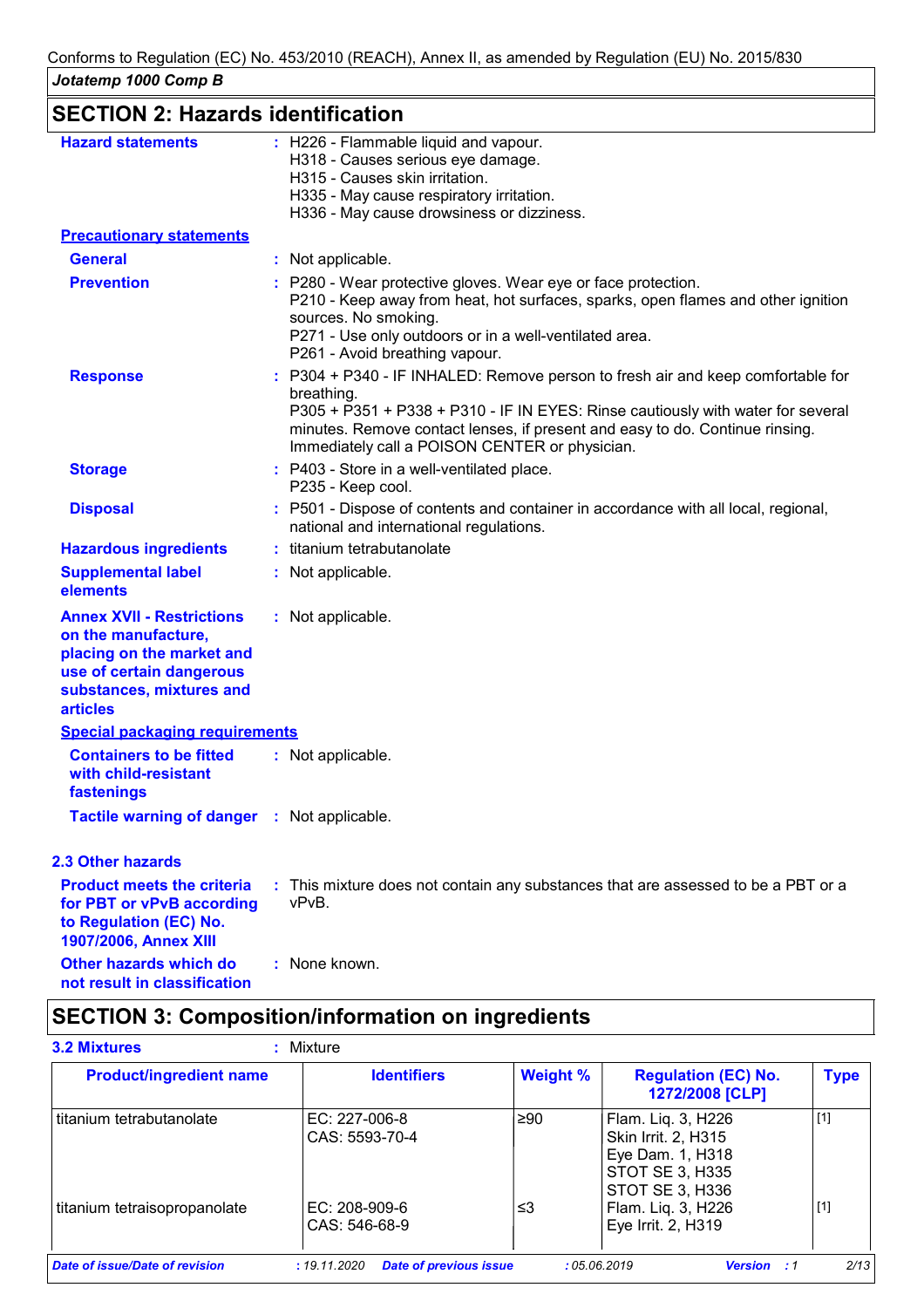# **SECTION 3: Composition/information on ingredients**

| STOTSE 3, H336                                                             |
|----------------------------------------------------------------------------|
| See Section 16 for the full<br>text of the H statements<br>declared above. |

There are no additional ingredients present which, within the current knowledge of the supplier and in the concentrations applicable, are classified as hazardous to health or the environment, are PBTs, vPvBs or Substances of equivalent concern, or have been assigned a workplace exposure limit and hence require reporting in this section.

Type

[1] Substance classified with a health or environmental hazard

[2] Substance with a workplace exposure limit

- [3] Substance meets the criteria for PBT according to Regulation (EC) No. 1907/2006, Annex XIII
- [4] Substance meets the criteria for vPvB according to Regulation (EC) No. 1907/2006, Annex XIII

[5] Substance of equivalent concern

[6] Additional disclosure due to company policy

Occupational exposure limits, if available, are listed in Section 8.

# **SECTION 4: First aid measures**

## **4.1 Description of first aid measures**

| <b>General</b>                    | : In all cases of doubt, or when symptoms persist, seek medical attention. Never give<br>anything by mouth to an unconscious person. If unconscious, place in recovery<br>position and seek medical advice.                                                                                                                                                                                                     |
|-----------------------------------|-----------------------------------------------------------------------------------------------------------------------------------------------------------------------------------------------------------------------------------------------------------------------------------------------------------------------------------------------------------------------------------------------------------------|
| <b>Eye contact</b>                | : Check for and remove any contact lenses. Immediately flush eyes with running<br>water for at least 15 minutes, keeping eyelids open. Seek immediate medical<br>attention.                                                                                                                                                                                                                                     |
| <b>Inhalation</b>                 | : Remove to fresh air. Keep person warm and at rest. If not breathing, if breathing is<br>irregular or if respiratory arrest occurs, provide artificial respiration or oxygen by<br>trained personnel.                                                                                                                                                                                                          |
| <b>Skin contact</b>               | : Remove contaminated clothing and shoes. Wash skin thoroughly with soap and<br>water or use recognised skin cleanser. Do NOT use solvents or thinners.                                                                                                                                                                                                                                                         |
| <b>Ingestion</b>                  | : If swallowed, seek medical advice immediately and show the container or label.<br>Keep person warm and at rest. Do NOT induce vomiting.                                                                                                                                                                                                                                                                       |
| <b>Protection of first-aiders</b> | : No action shall be taken involving any personal risk or without suitable training. If it<br>is suspected that fumes are still present, the rescuer should wear an appropriate<br>mask or self-contained breathing apparatus. It may be dangerous to the person<br>providing aid to give mouth-to-mouth resuscitation. Wash contaminated clothing<br>thoroughly with water before removing it, or wear gloves. |

### **4.2 Most important symptoms and effects, both acute and delayed**

There are no data available on the mixture itself. The mixture has been assessed following the conventional method of the CLP Regulation (EC) No 1272/2008 and is classified for toxicological properties accordingly. See Sections 2 and 3 for details.

Exposure to component solvent vapour concentrations in excess of the stated occupational exposure limit may result in adverse health effects such as mucous membrane and respiratory system irritation and adverse effects on the kidneys, liver and central nervous system. Solvents may cause some of the above effects by absorption through the skin. Repeated or prolonged contact with the mixture may cause removal of natural fat from the skin, resulting in nonallergic contact dermatitis and absorption through the skin. Ingestion may cause nausea, diarrhea and vomiting.

## **Over-exposure signs/symptoms**

**Eye contact :** Adverse symptoms may include the following: pain watering redness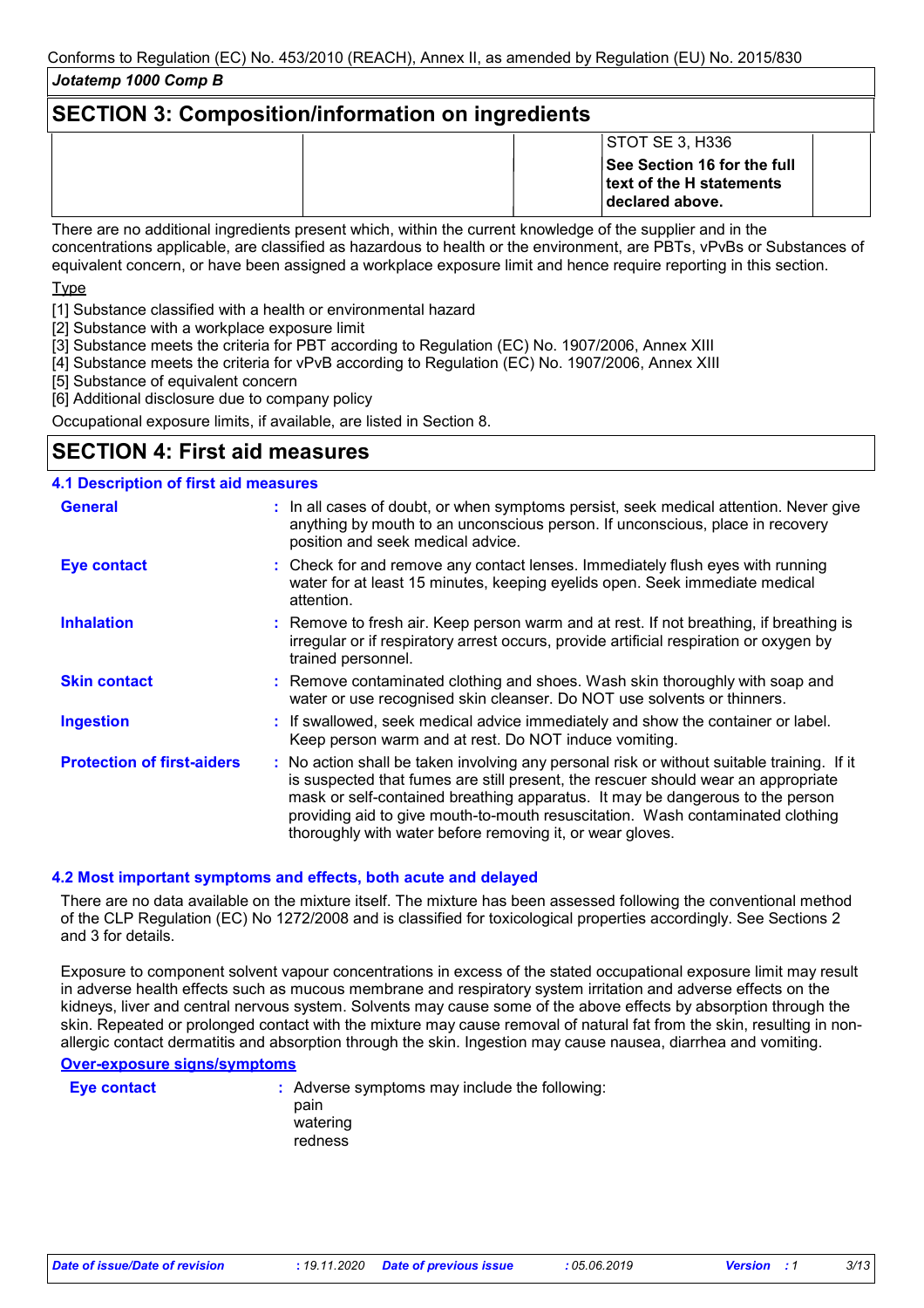# **SECTION 4: First aid measures**

| <b>Inhalation</b>          | : Adverse symptoms may include the following:<br>respiratory tract irritation<br>coughing<br>nausea or vomiting<br>headache<br>drowsiness/fatigue<br>dizziness/vertigo |
|----------------------------|------------------------------------------------------------------------------------------------------------------------------------------------------------------------|
|                            | unconsciousness                                                                                                                                                        |
| <b>Skin contact</b>        | : Adverse symptoms may include the following:<br>pain or irritation<br>redness<br>blistering may occur                                                                 |
| <b>Ingestion</b>           | : Adverse symptoms may include the following:<br>stomach pains                                                                                                         |
|                            | 4.3 Indication of any immediate medical attention and special treatment needed                                                                                         |
| <b>Notes to physician</b>  | : Treat symptomatically. Contact poison treatment specialist immediately if large<br>quantities have been ingested or inhaled.                                         |
| <b>Specific treatments</b> | : No specific treatment.                                                                                                                                               |
|                            |                                                                                                                                                                        |

See toxicological information (Section 11)

# **SECTION 5: Firefighting measures 5.1 Extinguishing media** Recommended: alcohol-resistant foam, CO₂, powders, water spray. **: Suitable extinguishing media**

| <b>Unsuitable extinguishing</b> | : Do not use water jet. |
|---------------------------------|-------------------------|
| media                           |                         |

|                                                          | 5.2 Special hazards arising from the substance or mixture                               |
|----------------------------------------------------------|-----------------------------------------------------------------------------------------|
| <b>Hazards from the</b>                                  | : Fire will produce dense black smoke. Exposure to decomposition products may           |
| substance or mixture                                     | cause a health hazard.                                                                  |
| <b>Hazardous combustion</b>                              | : Decomposition products may include the following materials: carbon monoxide,          |
| products                                                 | carbon dioxide, smoke, oxides of nitrogen.                                              |
| <b>5.3 Advice for firefighters</b>                       |                                                                                         |
| <b>Special protective actions</b>                        | : Cool closed containers exposed to fire with water. Do not release runoff from fire to |
| for fire-fighters                                        | drains or watercourses.                                                                 |
| <b>Special protective</b><br>equipment for fire-fighters | : Appropriate breathing apparatus may be required.                                      |

# **SECTION 6: Accidental release measures**

| 6.1 Personal precautions, protective equipment and emergency procedures |              |                                               |                                                                                                                                                                      |                    |      |
|-------------------------------------------------------------------------|--------------|-----------------------------------------------|----------------------------------------------------------------------------------------------------------------------------------------------------------------------|--------------------|------|
| For non-emergency<br>personnel                                          |              |                                               | : Exclude sources of ignition and ventilate the area. Avoid breathing vapour or mist.<br>Refer to protective measures listed in sections 7 and 8.                    |                    |      |
| For emergency responders                                                |              | information in "For non-emergency personnel". | If specialised clothing is required to deal with the spillage, take note of any<br>information in Section 8 on suitable and unsuitable materials. See also the       |                    |      |
| <b>6.2 Environmental</b><br>precautions                                 | regulations. |                                               | : Do not allow to enter drains or watercourses. If the product contaminates lakes,<br>rivers, or sewers, inform the appropriate authorities in accordance with local |                    |      |
| Date of issue/Date of revision                                          | : 19.11.2020 | <b>Date of previous issue</b>                 | : 05.06.2019                                                                                                                                                         | <b>Version</b> : 1 | 4/13 |
|                                                                         |              |                                               |                                                                                                                                                                      |                    |      |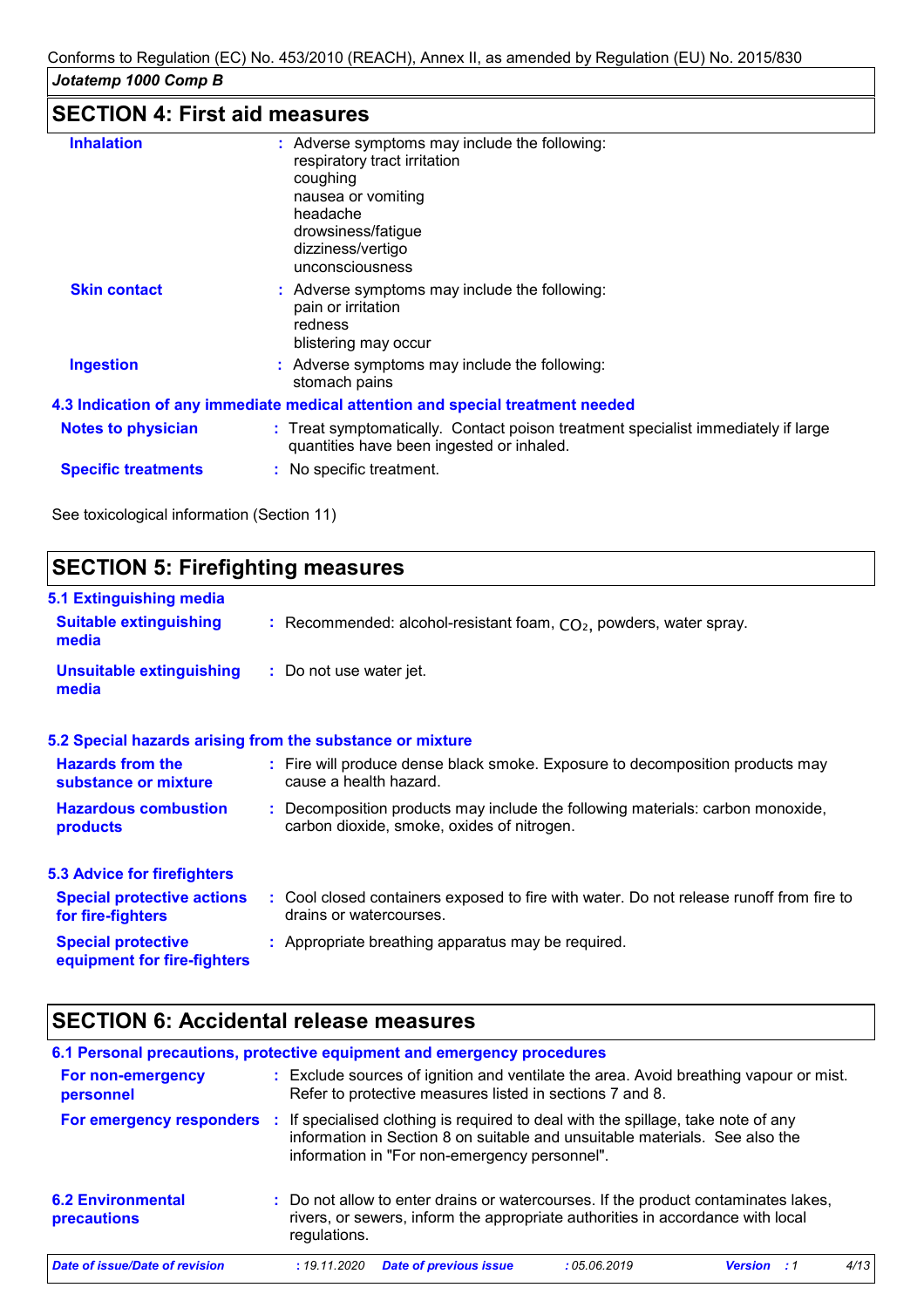# **SECTION 6: Accidental release measures**

| <b>6.3 Methods and material</b><br>for containment and<br>cleaning up | : Contain and collect spillage with non-combustible, absorbent material e.g. sand,<br>earth, vermiculite or diatomaceous earth and place in container for disposal<br>according to local regulations (see Section 13). Preferably clean with a detergent.<br>Avoid using solvents. |
|-----------------------------------------------------------------------|------------------------------------------------------------------------------------------------------------------------------------------------------------------------------------------------------------------------------------------------------------------------------------|
| 6.4 Reference to other<br><b>sections</b>                             | : See Section 1 for emergency contact information.<br>See Section 8 for information on appropriate personal protective equipment.<br>See Section 13 for additional waste treatment information.                                                                                    |

# **SECTION 7: Handling and storage**

The information in this section contains generic advice and guidance. The list of Identified Uses in Section 1 should be consulted for any available use-specific information provided in the Exposure Scenario(s).

## **7.1 Precautions for safe handling**

Prevent the creation of flammable or explosive concentrations of vapours in air and avoid vapour concentrations higher than the occupational exposure limits.

In addition, the product should only be used in areas from which all naked lights and other sources of ignition have been excluded. Electrical equipment should be protected to the appropriate standard.

Mixture may charge electrostatically: always use earthing leads when transferring from one container to another. Operators should wear antistatic footwear and clothing and floors should be of the conducting type.

Keep away from heat, sparks and flame. No sparking tools should be used.

Avoid contact with skin and eyes. Avoid the inhalation of dust, particulates, spray or mist arising from the application of this mixture. Avoid inhalation of dust from sanding.

Eating, drinking and smoking should be prohibited in areas where this material is handled, stored and processed.

Put on appropriate personal protective equipment (see Section 8).

Never use pressure to empty. Container is not a pressure vessel.

Always keep in containers made from the same material as the original one.

Comply with the health and safety at work laws.

Do not allow to enter drains or watercourses.

### **Information on fire and explosion protection**

Vapours are heavier than air and may spread along floors. Vapours may form explosive mixtures with air.

When operators, whether spraying or not, have to work inside the spray booth, ventilation is unlikely to be sufficient to control particulates and solvent vapour in all cases. In such circumstances they should wear a compressed air-fed respirator during the spraying process and until such time as the particulates and solvent vapour concentration has fallen below the exposure limits.

### **7.2 Conditions for safe storage, including any incompatibilities**

Store in accordance with local regulations.

### **Notes on joint storage**

Keep away from: oxidising agents, strong alkalis, strong acids.

### **Additional information on storage conditions**

Observe label precautions. Store in a dry, cool and well-ventilated area. Keep away from heat and direct sunlight. Keep away from sources of ignition. No smoking. Prevent unauthorised access. Containers that have been opened must be carefully resealed and kept upright to prevent leakage.

**7.3 Specific end use(s)**

**Recommendations :**

: Not available.

**Industrial sector specific : solutions**

: Not available.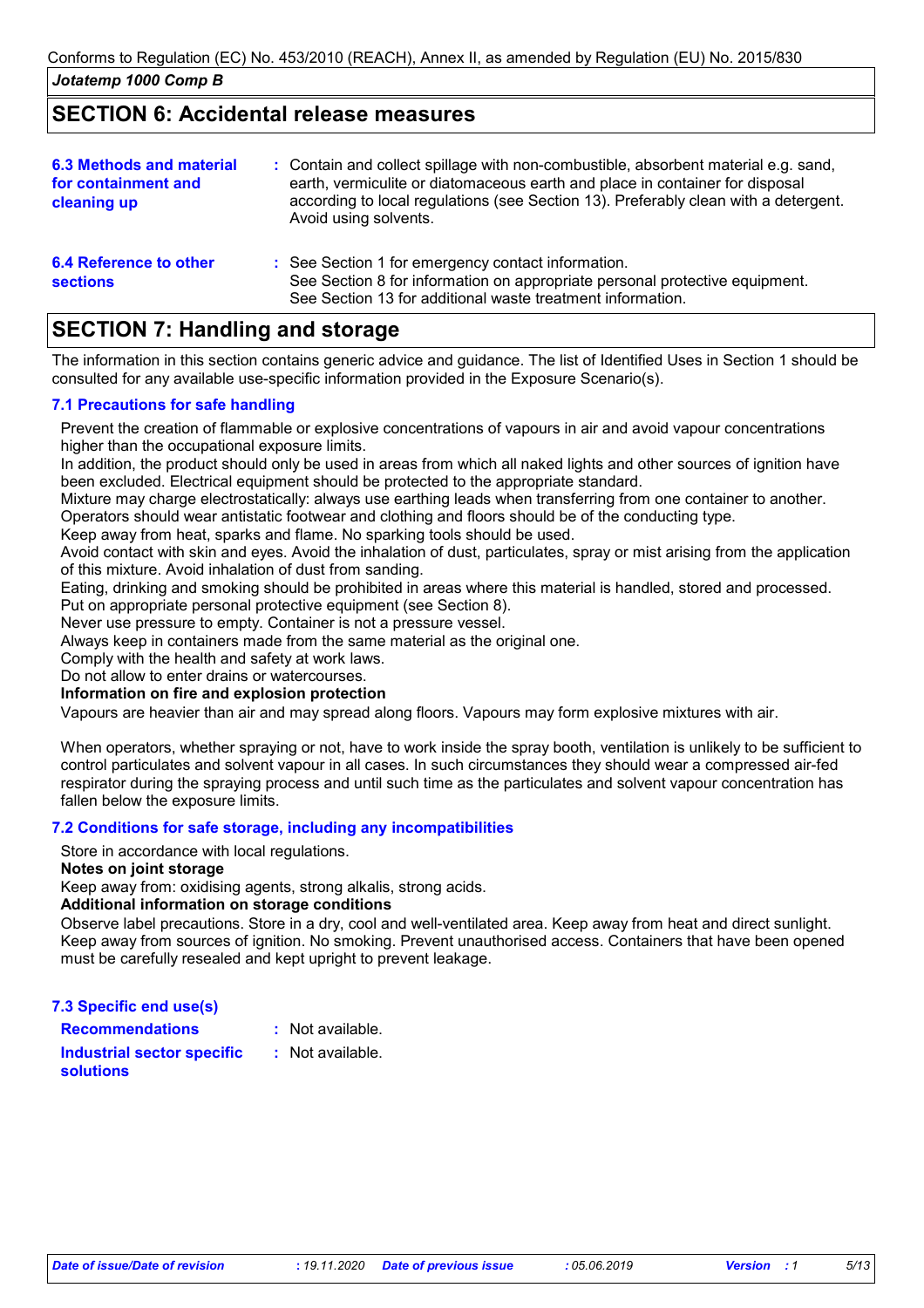# **SECTION 8: Exposure controls/personal protection**

The information in this section contains generic advice and guidance. Information is provided based on typical anticipated uses of the product. Additional measures might be required for bulk handling or other uses that could significantly increase worker exposure or environmental releases.

### **8.1 Control parameters**

### **Occupational exposure limits**

No exposure limit value known.

**Recommended monitoring**  If this product contains ingredients with exposure limits, personal, workplace **: procedures** atmosphere or biological monitoring may be required to determine the effectiveness of the ventilation or other control measures and/or the necessity to use respiratory protective equipment. Reference should be made to monitoring standards, such as the following: European Standard EN 689 (Workplace atmospheres - Guidance for the assessment of exposure by inhalation to chemical agents for comparison with limit values and measurement strategy) European Standard EN 14042 (Workplace atmospheres - Guide for the application and use of procedures for the assessment of exposure to chemical and biological agents) European Standard EN 482 (Workplace atmospheres - General requirements for the performance of procedures for the measurement of chemical agents) Reference to national guidance documents for methods for the determination of hazardous substances will also be required.

## **DNELs/DMELs**

| <b>Product/ingredient name</b> | <b>Exposure</b>                | <b>Value</b>                   | <b>Population</b>     | <b>Effects</b> |
|--------------------------------|--------------------------------|--------------------------------|-----------------------|----------------|
| titanium tetrabutanolate       | Long term Oral                 | $3.75$ mg/<br>kg bw/day        | General<br>population | Systemic       |
|                                | Long term Dermal               | $37.5 \text{ mg}$<br>kg bw/day | General<br>population | Systemic       |
|                                | Long term<br><b>Inhalation</b> | 127 mg/m <sup>3</sup>          | Workers               | Systemic       |
|                                | Long term<br>Inhalation        | 152 mg/m <sup>3</sup>          | General<br>population | Systemic       |
| titanium tetraisopropanolate   | Long term<br>Inhalation        | 500 mg/m <sup>3</sup>          | Workers               | Systemic       |

### **PNECs**

No PNECs available

### **8.2 Exposure controls**

| <b>Appropriate engineering</b> | : Provide adequate ventilation. Where reasonably practicable, this should be     |
|--------------------------------|----------------------------------------------------------------------------------|
| controls                       | achieved by the use of local exhaust ventilation and good general extraction. If |
|                                | these are not sufficient to maintain concentrations of particulates and solvent  |
|                                | vapours below the OEL, suitable respiratory protection must be worn.             |

#### **Individual protection measures**

| <b>Hygiene measures</b>    | : Wash hands, forearms and face thoroughly after handling chemical products, before<br>eating, smoking and using the lavatory and at the end of the working period.<br>Appropriate techniques should be used to remove potentially contaminated clothing.<br>Wash contaminated clothing before reusing. Ensure that eyewash stations and<br>safety showers are close to the workstation location.                                            |
|----------------------------|----------------------------------------------------------------------------------------------------------------------------------------------------------------------------------------------------------------------------------------------------------------------------------------------------------------------------------------------------------------------------------------------------------------------------------------------|
| <b>Eye/face protection</b> | : Safety eyewear complying to EN 166 should be used when a risk assessment<br>indicates this is necessary to avoid exposure to liquid splashes, mists, gases or<br>dusts. If contact is possible, the following protection should be worn, unless the<br>assessment indicates a higher degree of protection: chemical splash goggles and/<br>or face shield. If inhalation hazards exist, a full-face respirator may be required<br>instead. |
| <b>Skin protection</b>     |                                                                                                                                                                                                                                                                                                                                                                                                                                              |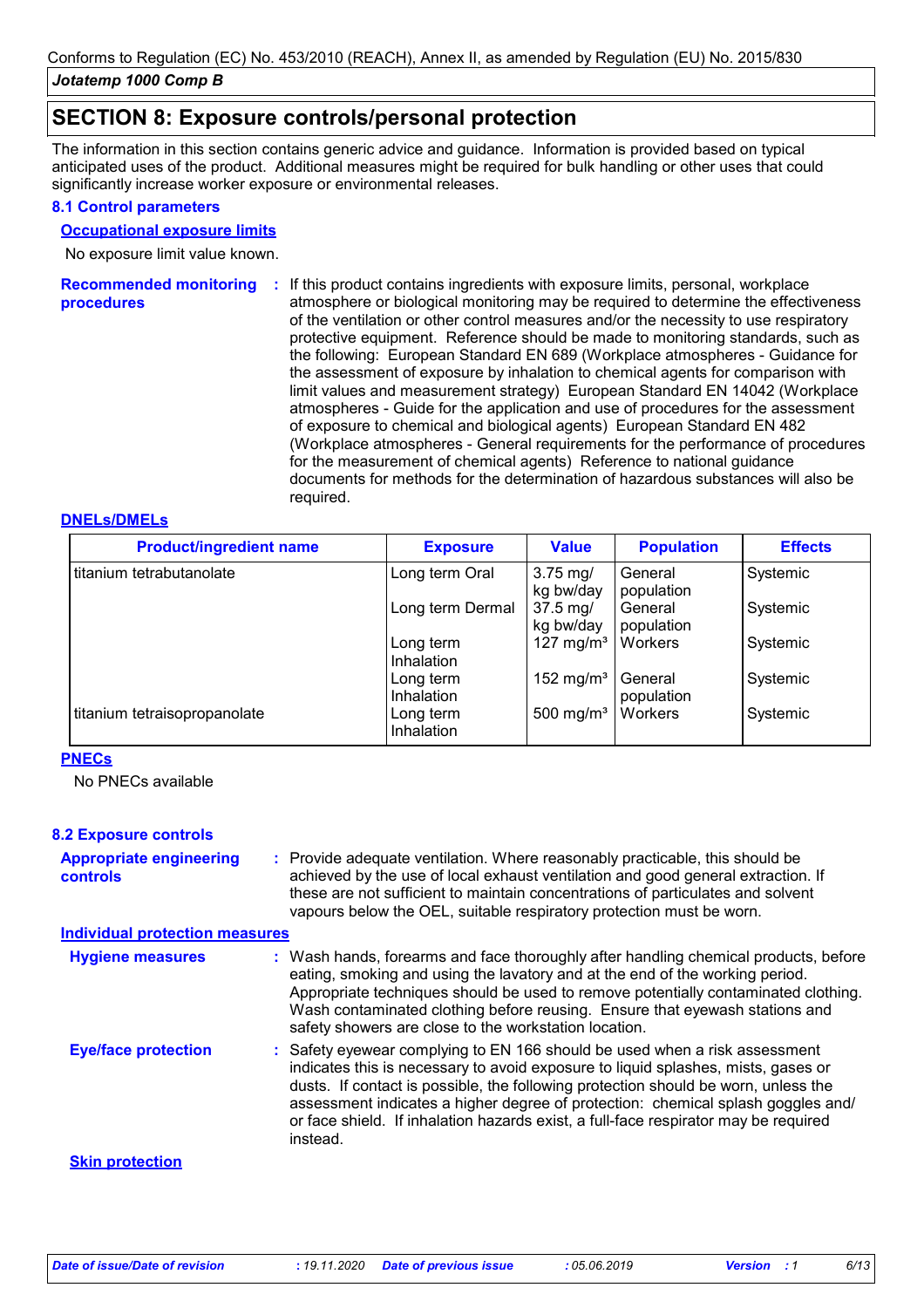# **SECTION 8: Exposure controls/personal protection**

| <b>Gloves</b>                                    | : There is no one glove material or combination of materials that will give unlimited<br>resistance to any individual or combination of chemicals.                                                                                                                                                                                                                                                          |
|--------------------------------------------------|-------------------------------------------------------------------------------------------------------------------------------------------------------------------------------------------------------------------------------------------------------------------------------------------------------------------------------------------------------------------------------------------------------------|
|                                                  | The breakthrough time must be greater than the end use time of the product.<br>The instructions and information provided by the glove manufacturer on use,                                                                                                                                                                                                                                                  |
|                                                  | storage, maintenance and replacement must be followed.                                                                                                                                                                                                                                                                                                                                                      |
|                                                  | Gloves should be replaced regularly and if there is any sign of damage to the glove<br>material.                                                                                                                                                                                                                                                                                                            |
|                                                  | Always ensure that gloves are free from defects and that they are stored and used<br>correctly.                                                                                                                                                                                                                                                                                                             |
|                                                  | The performance or effectiveness of the glove may be reduced by physical/chemical<br>damage and poor maintenance.                                                                                                                                                                                                                                                                                           |
|                                                  | Barrier creams may help to protect the exposed areas of the skin but should not be<br>applied once exposure has occurred.                                                                                                                                                                                                                                                                                   |
|                                                  | Wear suitable gloves tested to EN374.                                                                                                                                                                                                                                                                                                                                                                       |
|                                                  | Recommended, gloves(breakthrough time) > 8 hours: butyl rubber                                                                                                                                                                                                                                                                                                                                              |
|                                                  | For right choice of glove materials, with focus on chemical resistance and time of<br>penetration, seek advice by the supplier of chemical resistant gloves.                                                                                                                                                                                                                                                |
|                                                  | The user must check that the final choice of type of glove selected for handling this<br>product is the most appropriate and takes into account the particular conditions of<br>use, as included in the user's risk assessment.                                                                                                                                                                             |
| <b>Body protection</b>                           | : Personnel should wear antistatic clothing made of natural fibres or of high-<br>temperature-resistant synthetic fibres.                                                                                                                                                                                                                                                                                   |
| <b>Other skin protection</b>                     | : Appropriate footwear and any additional skin protection measures should be<br>selected based on the task being performed and the risks involved and should be<br>approved by a specialist before handling this product.                                                                                                                                                                                   |
| <b>Respiratory protection</b>                    | : If workers are exposed to concentrations above the exposure limit, they must use a<br>respirator according to EN 140. Use respiratory mask with charcoal and dust filter<br>when spraying this product, according to EN 14387(as filter combination A2-P2). In<br>confined spaces, use compressed-air or fresh-air respiratory equipment. When use<br>of roller or brush, consider use of charcoalfilter. |
| <b>Environmental exposure</b><br><b>controls</b> | : Do not allow to enter drains or watercourses.                                                                                                                                                                                                                                                                                                                                                             |

# **SECTION 9: Physical and chemical properties**

#### : Lowest known value: 220°C (428°F) (titanium tetraisopropanolate). **Physical state Melting point/freezing point Initial boiling point and boiling range Vapour pressure Density Vapour density Solubility(ies)** Liquid. **:** Not applicable. **:** 0.996 g/cm³ @ 20 °C **:** Not available. **:** Not available. **: :** Insoluble in the following materials: cold water and hot water. **Odour** Characteristic. **pH Colour** Various **: Evaporation rate Flash point**  $\qquad \qquad : \text{ Closed cup: } 40^{\circ} \text{C}$ Not applicable. **: :** Not applicable. **Odour threshold Upper/lower flammability or explosive limits :** Not applicable. : Not available. **9.1 Information on basic physical and chemical properties Appearance Flammability (solid, gas) :** : Not applicable.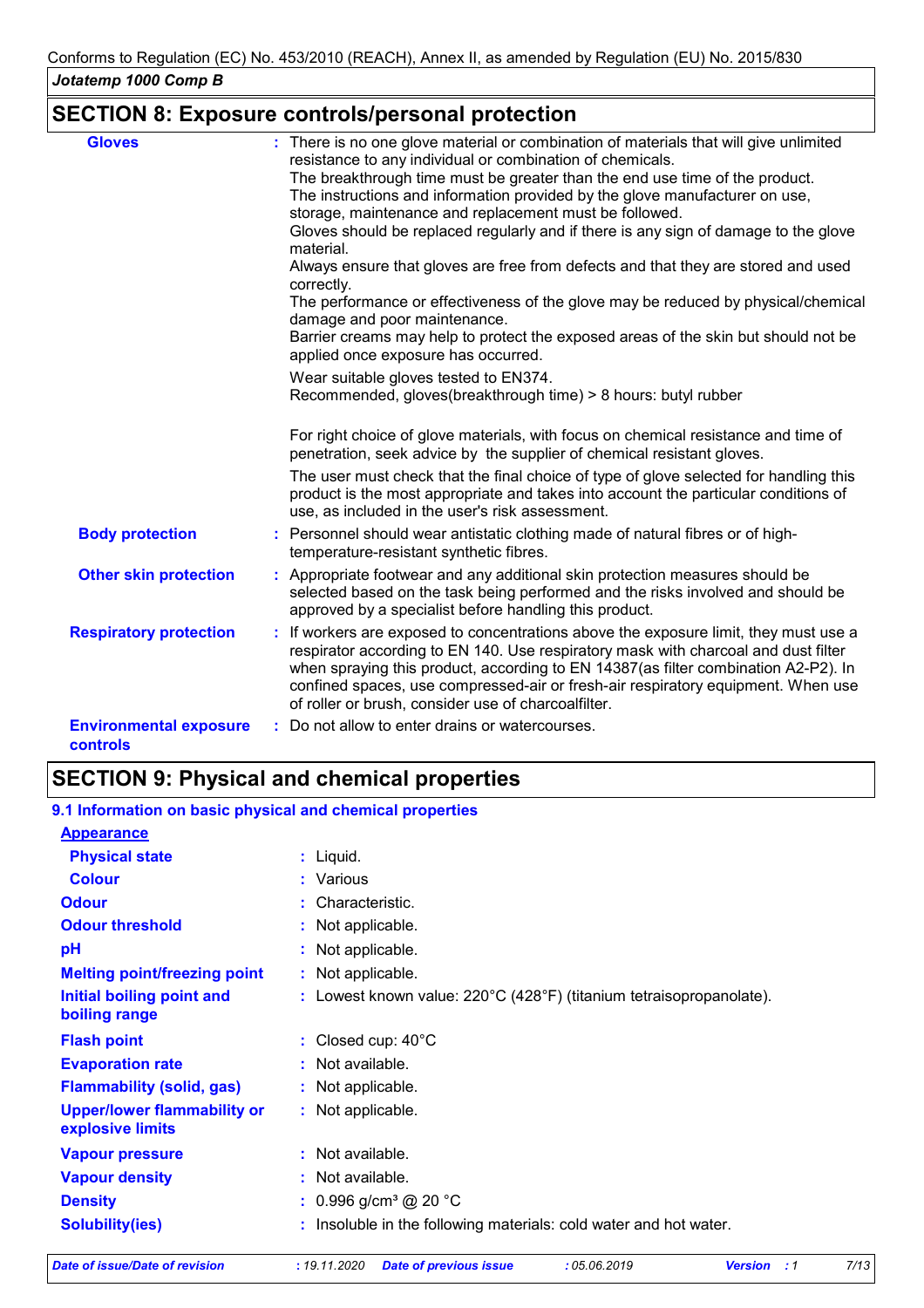# **SECTION 9: Physical and chemical properties**

| <b>Partition coefficient: n-octanol/: Not available.</b><br>water |                                                                          |
|-------------------------------------------------------------------|--------------------------------------------------------------------------|
| <b>Auto-ignition temperature</b>                                  | $:$ Not available.                                                       |
| <b>Decomposition temperature</b>                                  | $\therefore$ Not available.                                              |
| <b>Viscosity</b>                                                  | : Kinematic (40°C): >0.205 cm <sup>2</sup> /s (>20.5 mm <sup>2</sup> /s) |
| <b>Explosive properties</b>                                       | : Not available.                                                         |
| <b>Oxidising properties</b>                                       | $:$ Not available.                                                       |

### **9.2 Other information**

No additional information.

## **SECTION 10: Stability and reactivity**

| <b>10.1 Reactivity</b>                          | : No specific test data related to reactivity available for this product or its ingredients.                                        |
|-------------------------------------------------|-------------------------------------------------------------------------------------------------------------------------------------|
| <b>10.2 Chemical stability</b>                  | : Stable under recommended storage and handling conditions (see Section 7).                                                         |
| 10.3 Possibility of<br>hazardous reactions      | : Under normal conditions of storage and use, hazardous reactions will not occur.                                                   |
| <b>10.4 Conditions to avoid</b>                 | : When exposed to high temperatures may produce hazardous decomposition<br>products.                                                |
| 10.5 Incompatible materials                     | : Keep away from the following materials to prevent strong exothermic reactions:<br>oxidising agents, strong alkalis, strong acids. |
| <b>10.6 Hazardous</b><br>decomposition products | : Decomposition products may include the following materials: carbon monoxide,<br>carbon dioxide, smoke, oxides of nitrogen.        |

# **SECTION 11: Toxicological information**

### **11.1 Information on toxicological effects**

There are no data available on the mixture itself. The mixture has been assessed following the conventional method of the CLP Regulation (EC) No 1272/2008 and is classified for toxicological properties accordingly. See Sections 2 and 3 for details.

Exposure to component solvent vapour concentrations in excess of the stated occupational exposure limit may result in adverse health effects such as mucous membrane and respiratory system irritation and adverse effects on the kidneys, liver and central nervous system. Solvents may cause some of the above effects by absorption through the skin. Repeated or prolonged contact with the mixture may cause removal of natural fat from the skin, resulting in nonallergic contact dermatitis and absorption through the skin. Ingestion may cause nausea, diarrhea and vomiting.

#### **Acute toxicity**

| <b>Product/ingredient name</b> | Result    | Species | Dose       | <b>Exposure</b> |
|--------------------------------|-----------|---------|------------|-----------------|
| l titanium tetrabutanolate     | LD50 Oral | Rat     | 3122 mg/kg |                 |

### **Acute toxicity estimates**

None.

### **Irritation/Corrosion**

| <b>Product/ingredient name</b> | <b>Result</b>            | <b>Species</b>          | <b>Score</b>             | <b>Exposure</b>            | <b>Observation</b> |
|--------------------------------|--------------------------|-------------------------|--------------------------|----------------------------|--------------------|
| titanium tetrabutanolate       | Eyes - Irritant          | Mammal -<br>species     | $\blacksquare$           |                            |                    |
|                                | Skin - Mild irritant     | unspecified<br>Mammal - | $\blacksquare$           |                            |                    |
|                                |                          | species<br>unspecified  |                          |                            |                    |
| titanium tetraisopropanolate   | Eyes - Moderate irritant | Rabbit                  | $\overline{\phantom{a}}$ | 24 hours 20<br>milligrams  | $\blacksquare$     |
|                                | Skin - Mild irritant     | Rabbit                  | $\overline{\phantom{0}}$ | 24 hours 500<br>milligrams | $\blacksquare$     |
|                                | Eyes - Mild irritant     | Mammal -<br>species     | $\blacksquare$           |                            |                    |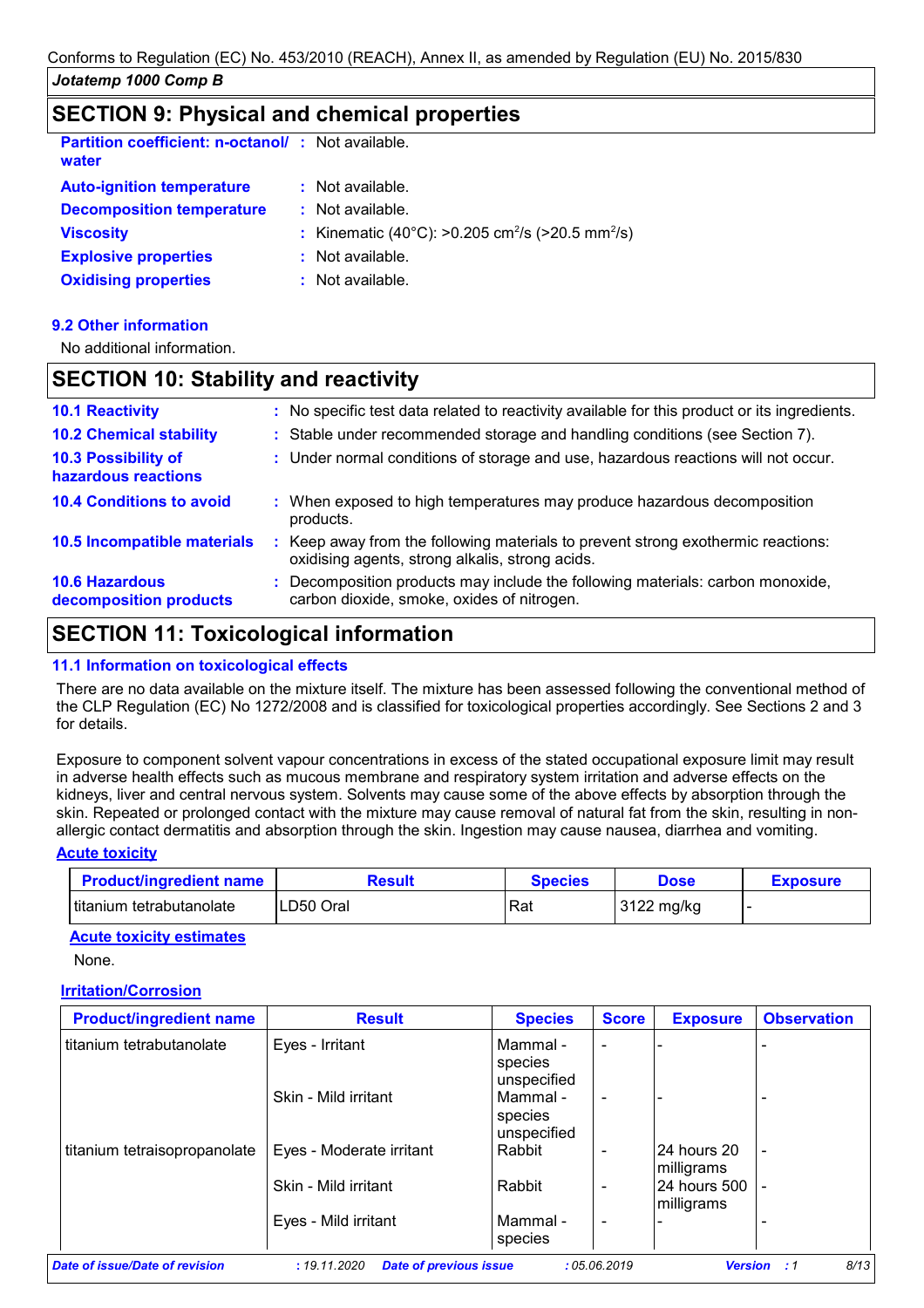# **SECTION 11: Toxicological information**

| SECTION TT: TOXICOlOGICALINIONINATION |  |             |  |  |  |
|---------------------------------------|--|-------------|--|--|--|
|                                       |  | unspecified |  |  |  |
| $\sim$ $\sim$ $\sim$ $\sim$ $\sim$    |  |             |  |  |  |

### **Sensitisation**

Based on available data, the classification criteria are not met.

### **Mutagenicity**

No known significant effects or critical hazards.

## **Carcinogenicity**

No known significant effects or critical hazards.

## **Reproductive toxicity**

**Developmental effects :** : No known significant effects or critical hazards.

: No known significant effects or critical hazards. **Fertility effects :**

## **Specific target organ toxicity (single exposure)**

| <b>Product/ingredient name</b> | <b>Category</b>          | <b>Route of</b><br>exposure        | <b>Target organs</b>                                |
|--------------------------------|--------------------------|------------------------------------|-----------------------------------------------------|
| titanium tetrabutanolate       | Category 3<br>Category 3 | Not applicable.<br>Not applicable. | Narcotic effects<br>Respiratory tract<br>irritation |
| titanium tetraisopropanolate   | Category 3               | Not applicable.                    | Narcotic effects                                    |

### **Specific target organ toxicity (repeated exposure)**

Based on available data, the classification criteria are not met.

## **Aspiration hazard**

Based on available data, the classification criteria are not met.

**Other information :** : None identified.

# **SECTION 12: Ecological information**

### **12.1 Toxicity**

There are no data available on the mixture itself. Do not allow to enter drains or watercourses.

The mixture has been assessed following the summation method of the CLP Regulation (EC) No 1272/2008 and is not classified as hazardous to the environment.

No known significant effects or critical hazards.

## **12.2 Persistence and degradability**

Not available.

### **12.3 Bioaccumulative potential**

Not available.

| <b>12.4 Mobility in soil</b>                                  |                  |
|---------------------------------------------------------------|------------------|
| <b>Soil/water partition</b><br>coefficient (K <sub>oc</sub> ) | : Not available. |
| <b>Mobility</b>                                               | : Not available. |

### **12.5 Results of PBT and vPvB assessment**

This mixture does not contain any substances that are assessed to be a PBT or a vPvB.

**12.6 Other adverse effects** : No known significant effects or critical hazards.

| Date of issue/Date of revision | : 19.11.2020 Date of previous issue | : 05.06.2019 | <b>Version</b> : 1 | 9/13 |
|--------------------------------|-------------------------------------|--------------|--------------------|------|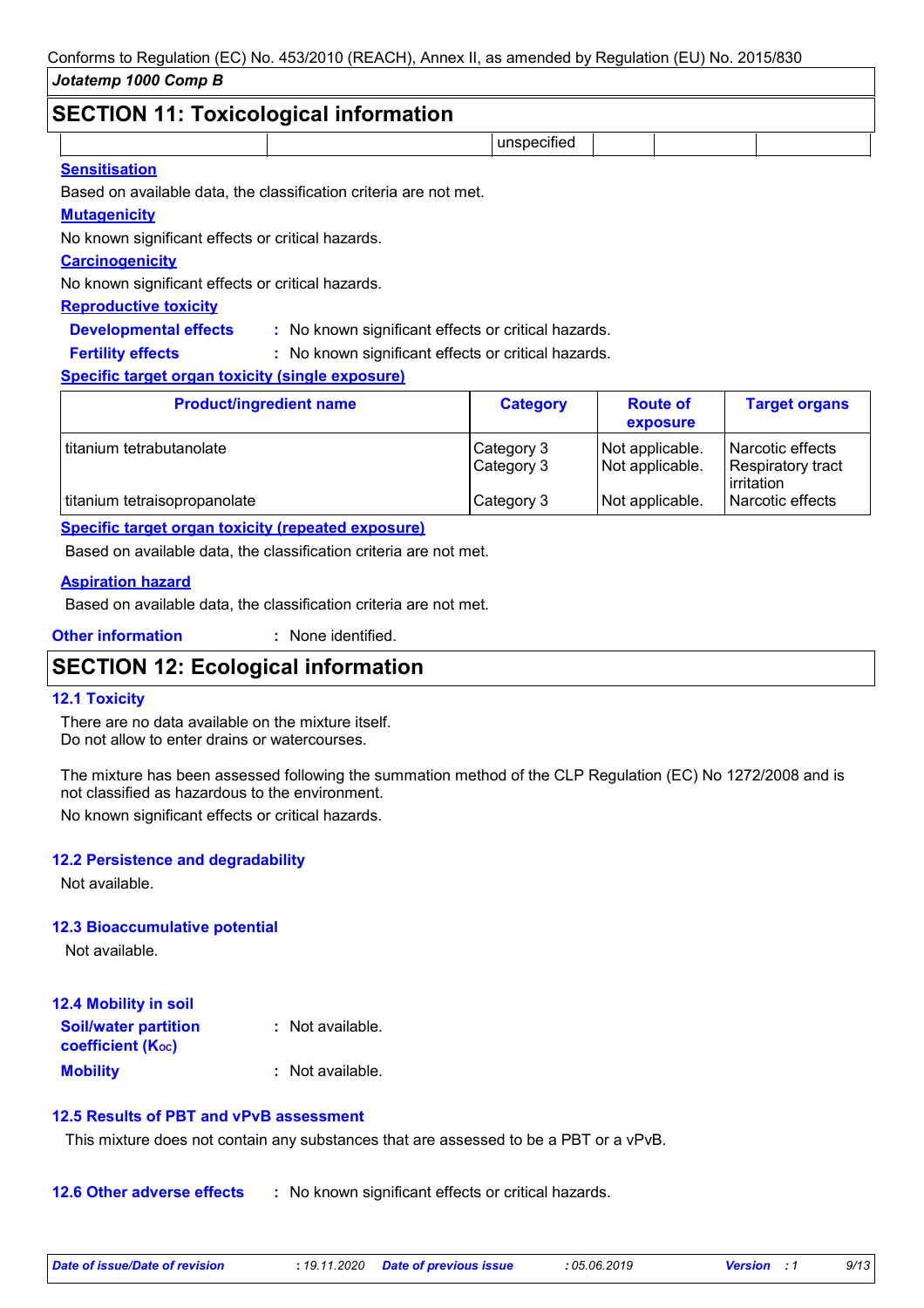# **SECTION 13: Disposal considerations**

The information in this section contains generic advice and guidance. The list of Identified Uses in Section 1 should be consulted for any available use-specific information provided in the Exposure Scenario(s).

## **13.1 Waste treatment methods**

| <b>Product</b>                 |                                                                                                                                                                                                                                                                                                                                                                                                                                                                                                                                                      |
|--------------------------------|------------------------------------------------------------------------------------------------------------------------------------------------------------------------------------------------------------------------------------------------------------------------------------------------------------------------------------------------------------------------------------------------------------------------------------------------------------------------------------------------------------------------------------------------------|
| <b>Methods of disposal</b>     | : The generation of waste should be avoided or minimised wherever possible.<br>Disposal of this product, solutions and any by-products should at all times comply<br>with the requirements of environmental protection and waste disposal legislation<br>and any regional local authority requirements. Dispose of surplus and non-<br>recyclable products via a licensed waste disposal contractor. Waste should not be<br>disposed of untreated to the sewer unless fully compliant with the requirements of<br>all authorities with jurisdiction. |
| <b>Hazardous waste</b>         | : Yes.                                                                                                                                                                                                                                                                                                                                                                                                                                                                                                                                               |
| <b>Disposal considerations</b> | : Do not allow to enter drains or watercourses.<br>Dispose of according to all federal, state and local applicable regulations.<br>If this product is mixed with other wastes, the original waste product code may no<br>longer apply and the appropriate code should be assigned.<br>For further information, contact your local waste authority.                                                                                                                                                                                                   |

## **European waste catalogue (EWC)**

The European Waste Catalogue classification of this product, when disposed of as waste, is:

| <b>Waste code</b>              | <b>Waste designation</b><br>Waste paint and varnish containing organic solvents or other dangerous substances                                                                                                                                                                                                                           |                                                                                                                                                                                                                                                            |  |
|--------------------------------|-----------------------------------------------------------------------------------------------------------------------------------------------------------------------------------------------------------------------------------------------------------------------------------------------------------------------------------------|------------------------------------------------------------------------------------------------------------------------------------------------------------------------------------------------------------------------------------------------------------|--|
| 08 01 11*                      |                                                                                                                                                                                                                                                                                                                                         |                                                                                                                                                                                                                                                            |  |
| <b>Packaging</b>               |                                                                                                                                                                                                                                                                                                                                         |                                                                                                                                                                                                                                                            |  |
| <b>Methods of disposal</b>     |                                                                                                                                                                                                                                                                                                                                         | : The generation of waste should be avoided or minimised wherever possible. Waste<br>packaging should be recycled. Incineration or landfill should only be considered<br>when recycling is not feasible.                                                   |  |
| <b>Disposal considerations</b> | : Using information provided in this safety data sheet, advice should be obtained from<br>the relevant waste authority on the classification of empty containers.<br>Empty containers must be scrapped or reconditioned.<br>Dispose of containers contaminated by the product in accordance with local or<br>national legal provisions. |                                                                                                                                                                                                                                                            |  |
| <b>Type of packaging</b>       |                                                                                                                                                                                                                                                                                                                                         | European waste catalogue (EWC)                                                                                                                                                                                                                             |  |
| <b>CEPE Paint Guidelines</b>   | 15 01 10*                                                                                                                                                                                                                                                                                                                               | packaging containing residues of or contaminated by<br>hazardous substances                                                                                                                                                                                |  |
| <b>Special precautions</b>     |                                                                                                                                                                                                                                                                                                                                         | : This material and its container must be disposed of in a safe way. Care should be<br>taken when handling emptied containers that have not been cleaned or rinsed out.<br>Empty containers or liners may retain some product residues Napour from product |  |

Empty containers or liners may retain some product residues. Vapour from product residues may create a highly flammable or explosive atmosphere inside the container. Do not cut, weld or grind used containers unless they have been cleaned thoroughly internally. Avoid dispersal of spilt material and runoff and contact with soil, waterways, drains and sewers.

# **SECTION 14: Transport information**

|                                       | <b>ADR/RID</b>                                                                | <b>ADN</b>                                                                    | <b>IMDG</b>                                                                   | <b>IATA</b>                                                                   |
|---------------------------------------|-------------------------------------------------------------------------------|-------------------------------------------------------------------------------|-------------------------------------------------------------------------------|-------------------------------------------------------------------------------|
| 14.1 UN number                        | <b>UN1993</b>                                                                 | <b>UN1993</b>                                                                 | <b>UN1993</b>                                                                 | <b>UN1993</b>                                                                 |
| 14.2 UN proper<br>shipping name       | Flammable liquid, n.o.<br>s. (titanium<br>tetrabutanolate, butan-<br>$1$ -ol) | Flammable liquid, n.o.<br>s. (titanium<br>tetrabutanolate, butan-<br>$1$ -ol) | Flammable liquid, n.o.<br>s. (titanium<br>tetrabutanolate, butan-<br>$1$ -ol) | Flammable liquid, n.o.<br>s. (titanium<br>tetrabutanolate, butan-<br>$1$ -ol) |
|                                       |                                                                               |                                                                               |                                                                               |                                                                               |
| <b>Date of issue/Date of revision</b> | : 19.11.2020                                                                  | <b>Date of previous issue</b>                                                 | :05.06.2019                                                                   | 10/13<br><b>Version</b><br>- : 1                                              |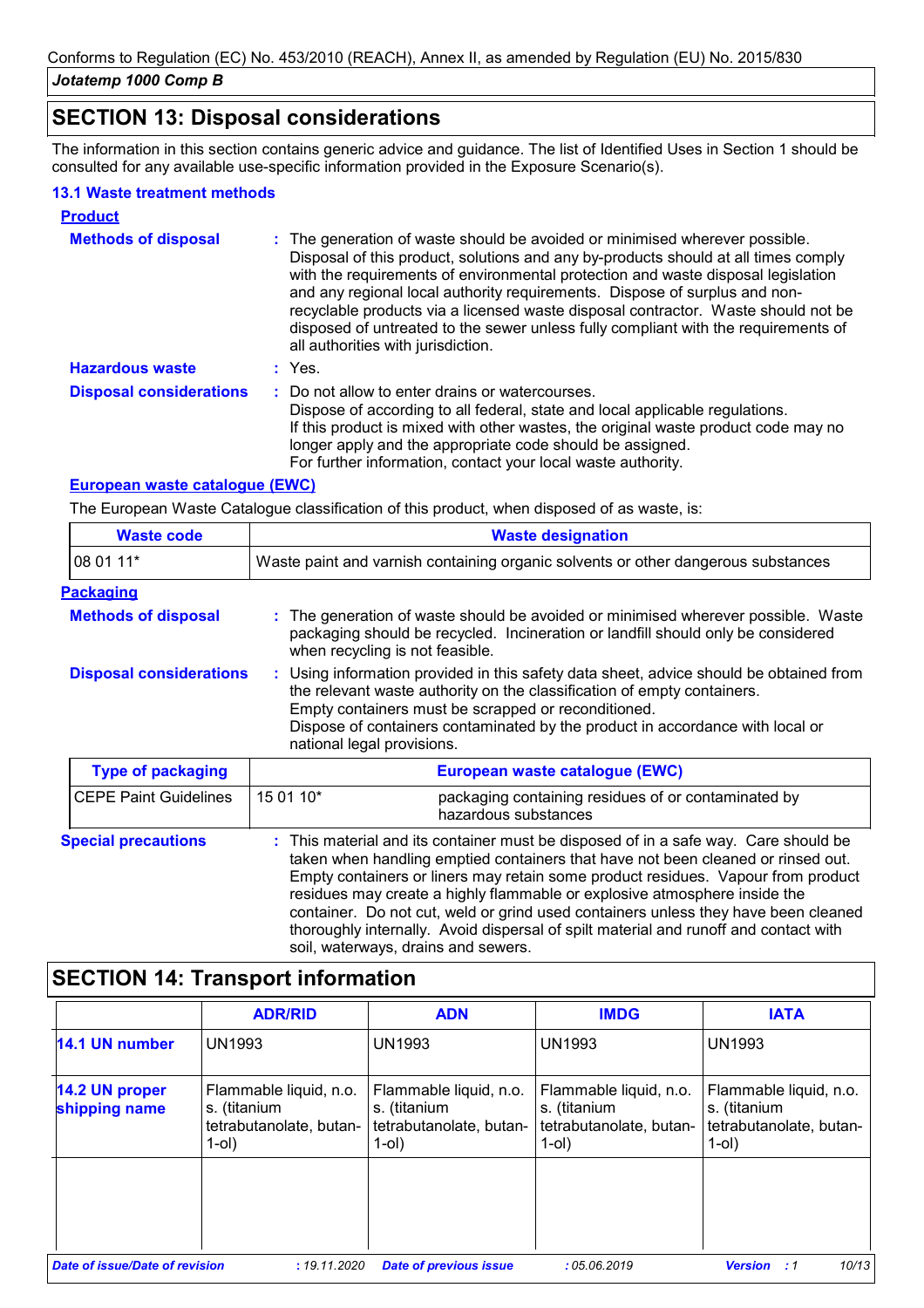| Oualemp Toop Comp D                                                                                                                                                                                                                                     |                |                                                                                                    |     |                |
|---------------------------------------------------------------------------------------------------------------------------------------------------------------------------------------------------------------------------------------------------------|----------------|----------------------------------------------------------------------------------------------------|-----|----------------|
| <b>SECTION 14: Transport information</b>                                                                                                                                                                                                                |                |                                                                                                    |     |                |
| <b>14.3 Transport</b><br>hazard class(es)                                                                                                                                                                                                               | 3              | 3                                                                                                  | 3   | 3              |
| 14.4 Packing<br>group                                                                                                                                                                                                                                   | $\mathbf{III}$ | Ш                                                                                                  | III | $\mathbf{III}$ |
| 14.5<br><b>Environmental</b><br><b>hazards</b>                                                                                                                                                                                                          | No.            | No.                                                                                                | No. | No.            |
| <b>Additional information</b><br><b>ADR/RID</b><br><b>IMDG</b>                                                                                                                                                                                          |                | <b>Hazard identification number 30</b><br>Tunnel code (D/E)<br><b>Emergency schedules F-E, S-E</b> |     |                |
| 14.6 Special precautions for : Transport within user's premises: always transport in closed containers that are<br>upright and secure. Ensure that persons transporting the product know what to do in<br>user<br>the event of an accident or spillage. |                |                                                                                                    |     |                |
| <b>14.7 Transport in bulk</b><br>: Not applicable.<br>according to Annex II of                                                                                                                                                                          |                |                                                                                                    |     |                |

**Marpol and the IBC Code**

# **SECTION 15: Regulatory information**

|                                                                                                                                                          | 15.1 Safety, health and environmental regulations/legislation specific for the substance or mixture                                                       |
|----------------------------------------------------------------------------------------------------------------------------------------------------------|-----------------------------------------------------------------------------------------------------------------------------------------------------------|
| EU Regulation (EC) No. 1907/2006 (REACH)                                                                                                                 |                                                                                                                                                           |
|                                                                                                                                                          | <b>Annex XIV - List of substances subject to authorisation</b>                                                                                            |
| <b>Annex XIV</b>                                                                                                                                         |                                                                                                                                                           |
| None of the components are listed.                                                                                                                       |                                                                                                                                                           |
| <b>Substances of very high concern</b>                                                                                                                   |                                                                                                                                                           |
| None of the components are listed.                                                                                                                       |                                                                                                                                                           |
| <b>Annex XVII - Restrictions</b><br>on the manufacture,<br>placing on the market<br>and use of certain<br>dangerous substances,<br>mixtures and articles | : Not applicable.                                                                                                                                         |
| <b>Other EU regulations</b>                                                                                                                              |                                                                                                                                                           |
| <b>VOC</b>                                                                                                                                               | : The provisions of Directive 2004/42/EC on VOC apply to this product. Refer to the<br>product label and/or technical data sheet for further information. |
| <b>VOC for Ready-for-Use</b><br><b>Mixture</b>                                                                                                           | : Not applicable.                                                                                                                                         |
| <b>Europe inventory</b>                                                                                                                                  | : All components are listed or exempted.                                                                                                                  |
| Ozone depleting substances (1005/2009/EU)                                                                                                                |                                                                                                                                                           |
| Not listed.                                                                                                                                              |                                                                                                                                                           |
| Prior Informed Consent (PIC) (649/2012/EU)<br>Not listed.                                                                                                |                                                                                                                                                           |
| <b>Seveso Directive</b>                                                                                                                                  |                                                                                                                                                           |

This product may add to the calculation for determining whether a site is within the scope of the Seveso Directive on major accident hazards.

## **National regulations**

*Date of issue/Date of revision* **:** *19.11.2020 Date of previous issue : 05.06.2019 Version : 1 11/13*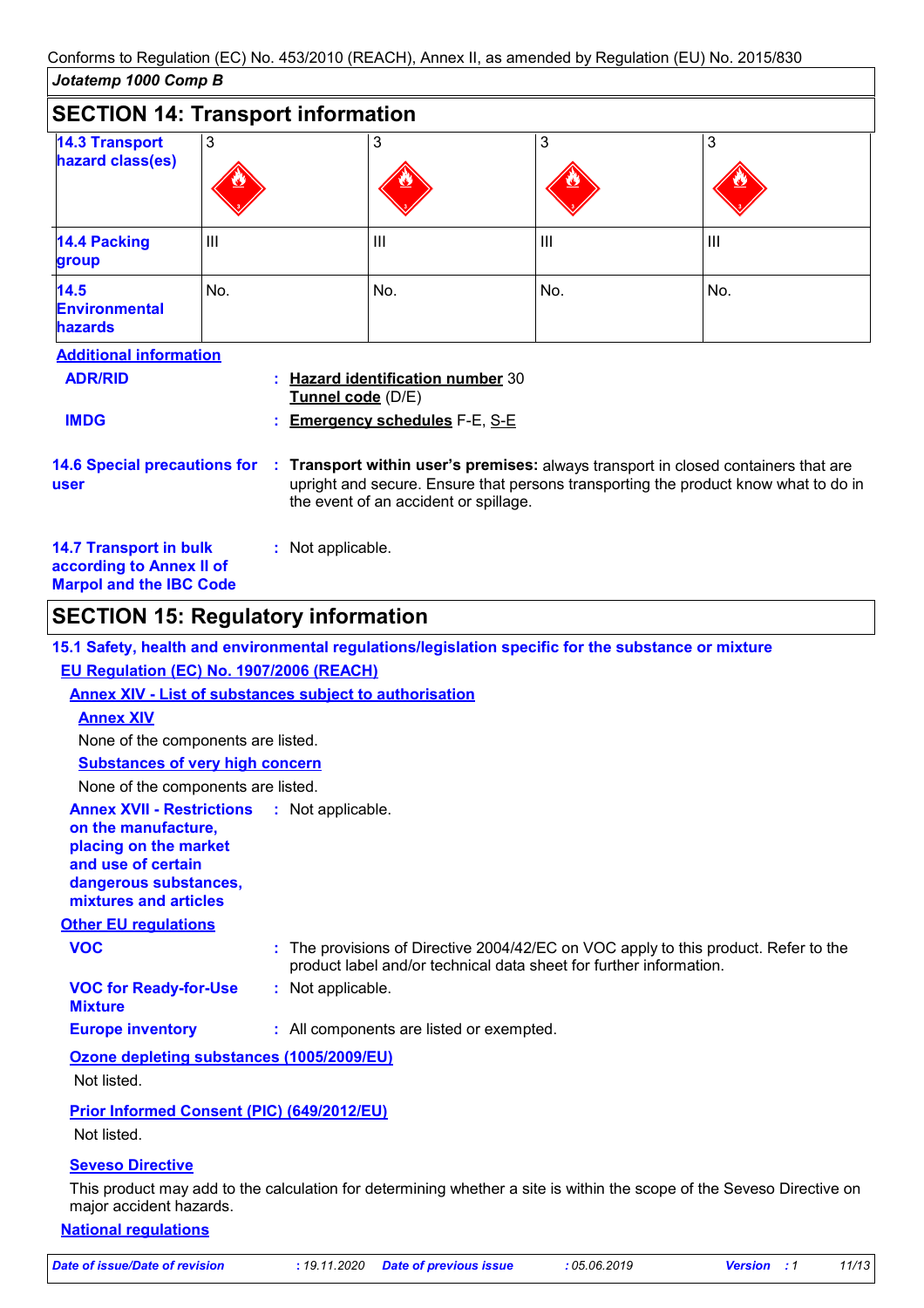# **SECTION 15: Regulatory information**

| <b>International regulations</b><br>Not listed.<br><b>Montreal Protocol (Annexes A, B, C, E)</b> | <b>Chemical Weapon Convention List Schedules I, II &amp; III Chemicals</b> |
|--------------------------------------------------------------------------------------------------|----------------------------------------------------------------------------|
|                                                                                                  |                                                                            |
|                                                                                                  |                                                                            |
|                                                                                                  |                                                                            |
|                                                                                                  |                                                                            |
|                                                                                                  |                                                                            |
| Not listed.                                                                                      |                                                                            |
| <b>Stockholm Convention on Persistent Organic Pollutants</b>                                     |                                                                            |
| Not listed.                                                                                      |                                                                            |
| <b>Rotterdam Convention on Prior Informed Consent (PIC)</b>                                      |                                                                            |
| Not listed.                                                                                      |                                                                            |
| <b>UNECE Aarhus Protocol on POPs and Heavy Metals</b>                                            |                                                                            |
| Not listed.                                                                                      |                                                                            |
|                                                                                                  |                                                                            |

#### **assessment**

# **SECTION 16: Other information**

|  | $\nabla$ Indicates information that has changed from previously issued version. |  |
|--|---------------------------------------------------------------------------------|--|
|  |                                                                                 |  |

| <b>Abbreviations and</b><br>acronyms | $\therefore$ ATE = Acute Toxicity Estimate<br>CLP = Classification, Labelling and Packaging Regulation [Regulation (EC) No.<br>1272/2008] |
|--------------------------------------|-------------------------------------------------------------------------------------------------------------------------------------------|
|                                      | DMEL = Derived Minimal Effect Level                                                                                                       |
|                                      | DNEL = Derived No Effect Level                                                                                                            |
|                                      | EUH statement = CLP-specific Hazard statement                                                                                             |
|                                      | PBT = Persistent, Bioaccumulative and Toxic                                                                                               |
|                                      | PNEC = Predicted No Effect Concentration                                                                                                  |
|                                      | <b>RRN = REACH Registration Number</b>                                                                                                    |
|                                      | vPvB = Very Persistent and Very Bioaccumulative                                                                                           |

## **Procedure used to derive the classification according to Regulation (EC) No. 1272/2008 [CLP/GHS]**

| <b>Classification</b> | <b>Justification</b>  |
|-----------------------|-----------------------|
| Flam. Liq. 3, H226    | On basis of test data |
| Skin Irrit. 2, H315   | Calculation method    |
| Eye Dam. 1, H318      | Calculation method    |
| STOT SE 3, H335       | Calculation method    |
| STOT SE 3, H336       | Calculation method    |

#### **Full text of abbreviated H statements**

| H <sub>226</sub> | Flammable liquid and vapour.       |
|------------------|------------------------------------|
| H315             | Causes skin irritation.            |
| H318             | Causes serious eye damage.         |
| H319             | Causes serious eye irritation.     |
| H335             | May cause respiratory irritation.  |
| H336             | May cause drowsiness or dizziness. |

**Full text of classifications [CLP/GHS]**